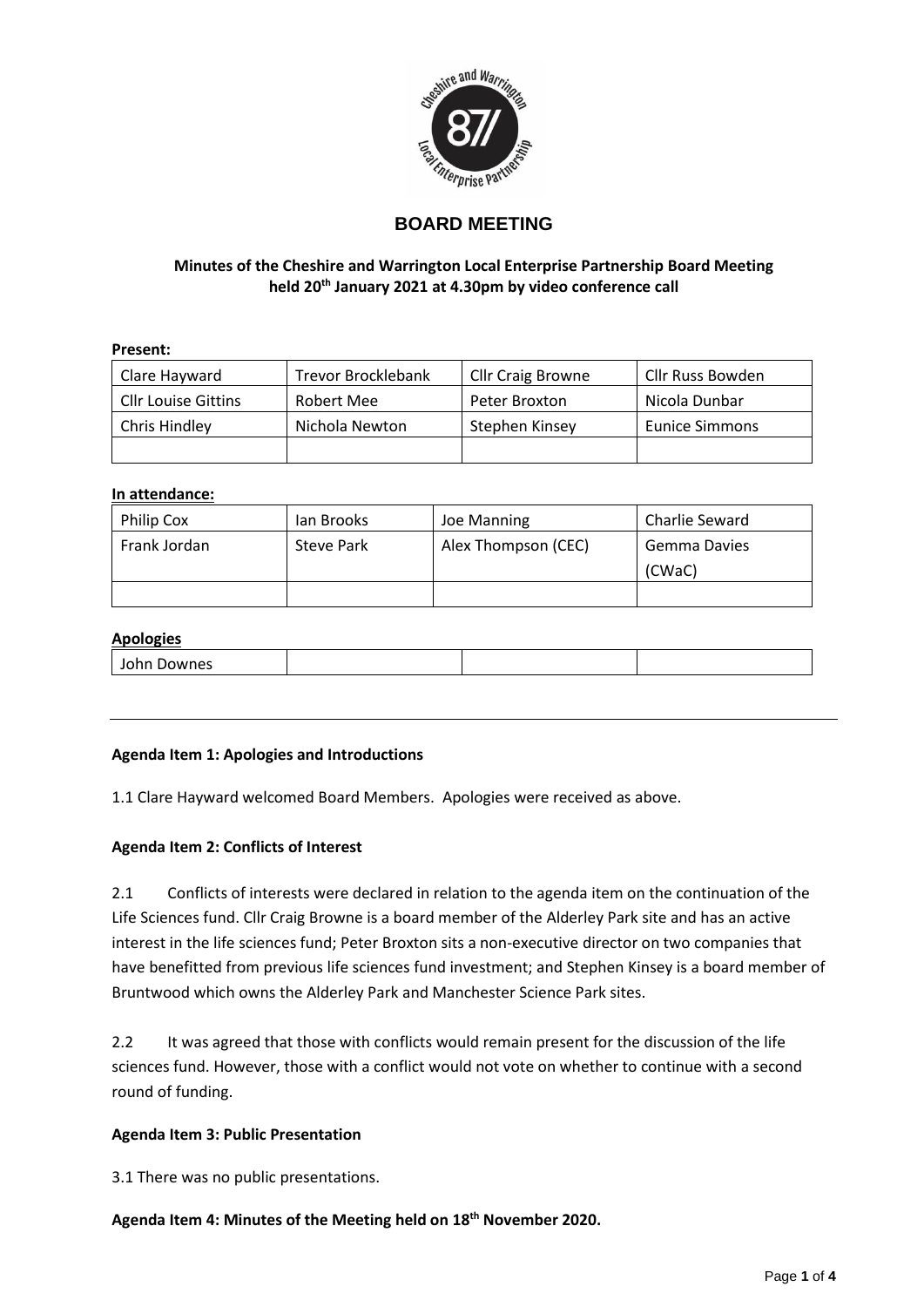4.1 The minutes of 18<sup>th</sup> November 2020 were agreed as a true and accurate record.

## **Agenda Item 5: Chief Executive's report**

5.1 Philip Cox provided a written update to the Board.

5.2 Since writing the report, PC has secured a meeting with policy officers to discuss the Kickstart programme. The board is aware of delays. Of the1000 places identified by companies in the sub region only 1980 have been offered. **Note: the requirement for an employer to have a minimum 30 roles is being removed from 3rd February 2021 so any SME can apply direct.** 

5.3 In respect of developing proposals for the Levelling Up Fund, Frank Jordan said that Place Teams will not be the only channel for engagement and he is keen to ensure equal opportunities for access from across the sub-region.

## **Agenda Item 6: Board Sub-Committee Reports**

6.1 The board also discussed feedback from the sub-committees.

6.2 Trevor Brocklebank updated on the work of the marketing and communications board, and Marketing Cheshire. MC has written to the Prime Minister with the support of business and Cheshire West and Chester Council to seek more support for the visitor, hospitality and retail sector. This was covered on local and regional news. MC has also established new active business led networks to lead our recovery, these are Destination Chester and Destination Cheshire. Finally, MC has set up a project to improve the LEP's organisational branding to improve the visibility of the services we provide to our business base and reflect our new sub-regional vision. We will update the full Board as this project develops.

6.3 Stephen Kinsey updated on the work of the Business Growth Board. The Growth Hub continues to respond to business queries in relation to EU Exit and Covid19. It and the Chambers of Commerce have been inundated with enquiries about how the new import / export arrangements operate. The Growth Hub has funded work through the local Chambers of Commerce and is also making tailored guides available for businesses. To date we have not been informed of any company that has encountered insurmountable problems with the new system.

6.4 Clare Hayward updated on the Skills and Employers Board. Clare thanked the Pledge team for their excellent work in delivering virtual careers fairs and work experience. The board had also heard an update on the Accelerate programme and local growth fund investments in skills. The board discussed the importance of further work on the digital skills agenda in 2021. Clare asked that board members review the Cheshire and Warrington jobs portal that has been developed as a pilot. We need to test local need and demand for the concept before agreeing whether to scale up in the future.

6.5 Chris Hindley said the Performance and Investment Committee was due to meet w/c 25<sup>th</sup> January and would take an update item on Accelerate. In the meantime, excellent progress was being made towards achieving full expenditure of the Local Growth Fund; 94% (£120M) having been achieved so far. He recognised Rachel Laver's ongoing efforts to work with project managers to ensure delivery. While confidence remains strong, there is an increasing delivery risk for those projects reliant on supplies from overseas and potentially interruptions caused by flooding.

6.6 There were no updates provided from the other boards as they had not met over the Christmas period.

## **Agenda Item 7: Investment Opportunities – Life Sciences Fund 2**

7.1 Ian Brooks presented a paper on a proposition for the Life Sciences Fund 2. Ian summarised the position of the current fund, which is reaching the end of its' planned investment period and will be limited to follow on investments to companies within the current portfolio from April 2021. The new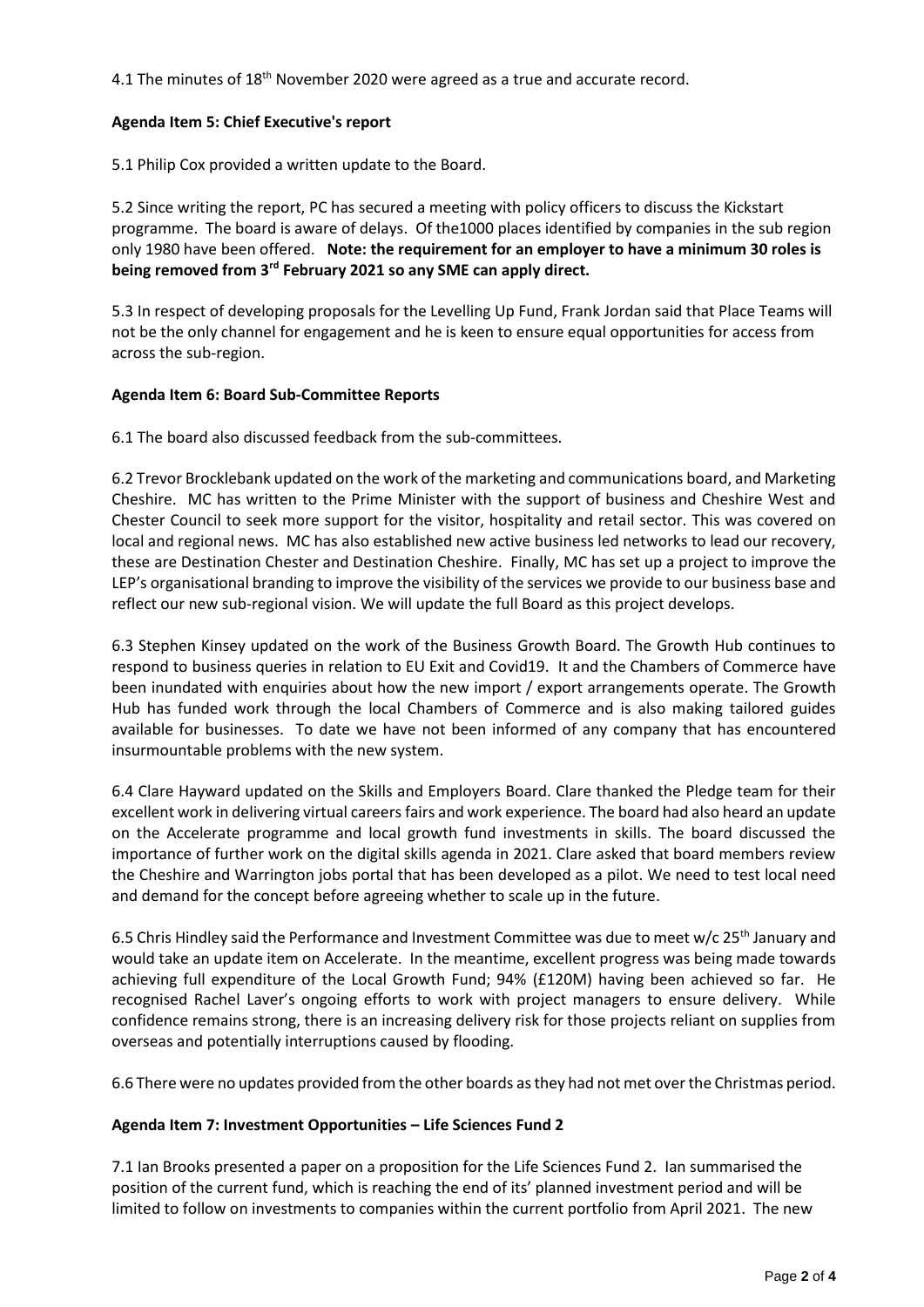fund will provide continuity of financial support to this important sector of the local economy, for new investments and companies considering locating in the region.

7.2 Ian set out that the proposal was for the LEP to invest £10 million, ideally funded through the returns of Life Sciences Fund 1 but, if necessary, either temporarily or permanently by using the remaining balance of the Growing Places Fund.

7.3 There was wide ranging discussion of the proposal. The board was agreed with the strategic intent of the fund, fully recognised the importance of the life sciences sector and the need for the LEP to support business growth. The board emphasised that the fund needed to support businesses across the Cheshire and Warrington science corridor and should not be focused on a specific cluster or business park.

7.4 The board also discussed the importance of the fund supporting both a wider vision for the growth of the life sciences in the North West of England and our sub-region vision for inclusivity, sustainable and healthy economic growth. This means that the fund should be regarded as one policy intervention amongst a wider toolkit for life sciences and we should look for opportunities to use the fund to promote the importance of our wider agenda for inclusivity and sustainability. By way of example, the opportunities and importance of women in science or increasing the local skills base and links with our colleges.

7.5 The board discussed the funding model proposed and asked for further evidence on the LEP's contribution of £10 million and whether other funding mixes had been discussed with partners.

7.6 The board said that any investment into Life Sciences Fund 2 will have to be informed by the lessons learned of running Life Sciences Fund 1. The targets for business growth and jobs creation for Life Sciences Fund 1 have proved to be ambitious, and the remuneration structure for the Fund Manager could be improved to support the achievement of objectives.

7.7 It was concluded that the Board was supportive of the strategic intent of the fund but that further work should be carried out to test the viability of alternative options, including (i) alternative funding levels, (ii) staged commitment from the LEP and (iii) achieving wider objectives. These should be presented to the board for consideration.

## **Agenda Item 8: Accounting for Life Sciences Fund**

8.1 Ian Brooks presented a paper which set out the requirement to report the LEP's share of the Life Sciences Fund 1 partnership within the LEP's statutory accounts. This had inadvertently been overlooked in previous years and the correction would be made when the annual accounts for the current financial year are prepared.

8.2 Stephen Kinsey reported that the matter had been discussed at length by the finance and audit committee and the conclusions expressed in the paper had the agreement and support of the external auditor and s151 officer.

8.3 The effect is essentially one of presentation and, while a significant asset will now form part of the accounts, it does not provide additional resources to the LEP in the short to medium term.

## **Agenda Item 9: Any Other Business**

9.1 There was no A.o.B.

## **Agenda Item 10: Closed meeting: Budget discussion**

10.1 Ian Brooks presented a paper describing the current estimates for next year's budgets for the LEP and Marketing Cheshire emphasising that the planning environment remains uncertain until further